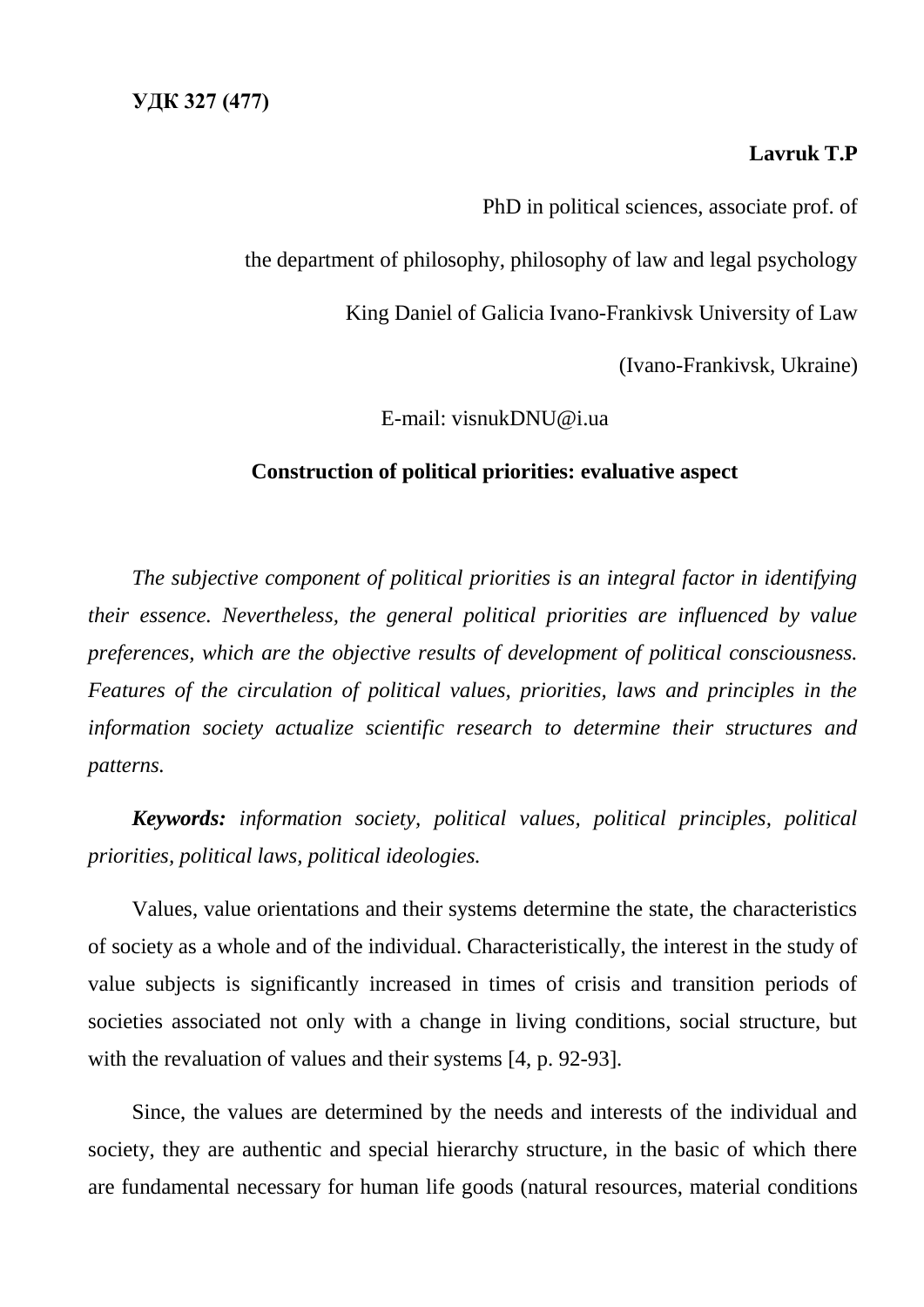of life - housing, food, health care, etc.) and the fundamental values that depend on the social nature of man, his spiritual nature.

The first group of values, so-called utilitarian values, is determined on an external human purpose. Practical, utilitarian value is the value of assets as the usefulness of things and tools defined tasks that they are designed to perform. After completing the tasks assigned to it, the thing plays out, and then ceases to be valuable. Contrary to utilitarian values, spiritual (second group of values) - internally rooted and are selfsufficient, ie they do not need external reasons and excuses. In addition, if utilitarian values define goals, when spiritual – meaning of human activity.

In this context it is important to note that human spirituality has three main basic points: cognitive, moral and aesthetic. In turn, they correspond to three types of spiritual founders: sage, a righteous man and artist. The center, or central core of principles is morality. If knowledge gives us the truth and shows the way, the moral principle involves capacity and human need to transcend their selfish "I" and a means of concerted action to assert good.

Additionally, it should be noted that the feature of spiritual values is their ability to generate core culture, defining relations and human needs, human (peace, life and development), the value of communication (trust, friendship, love), social values (the content of social justice, human rights and freedoms rights), the value of lifestyle, personality self and others. In terms of human subjectivity hierarchy of values, there is also that understand the value of something can only be compared [7, p. 302-303].

Derived from the concept of "value" is the term "value orientation". This is a broader concept, which provides a structural link or relationship values and value-based entity, synthesize specific personality psychology and sociology environment. On the value orientation one speaks in two ways: ideological, moral, political foundations of estimates by subject of reality and orientation in it; and a way to differentiate objects based on their significance.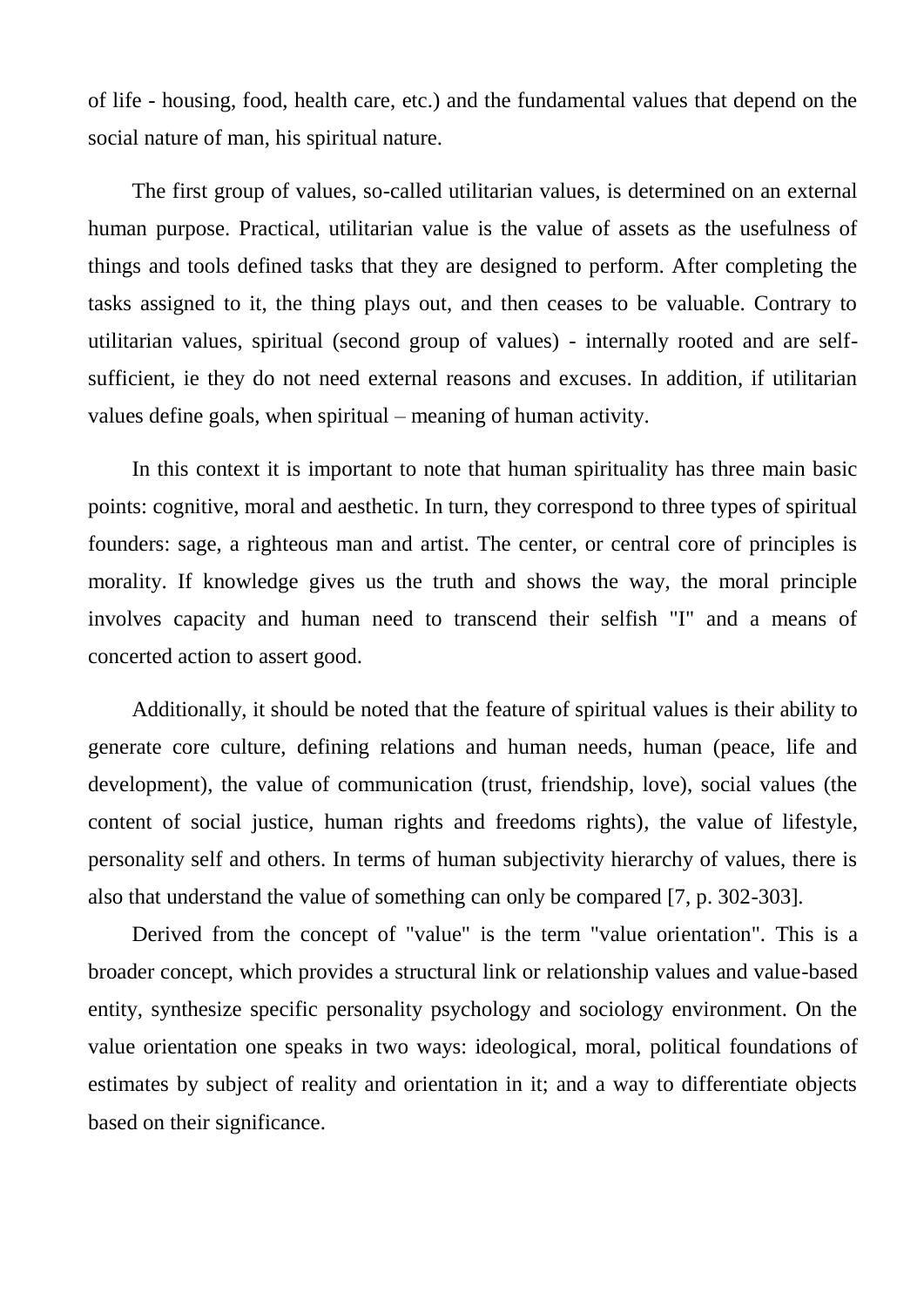Among a number of invariant values (life, love, dignity, justice, etc.) can be identified separately freedom, which for centuries inprinted in the depths of the human subconscious. The desire for freedom is seeking reinforcements, the spiritual and material basis. This foundation is now widely recognized in education - primary strategic guarantor of quality of life.

egarding to political values, it is objects, ideas, phenomena and processes of political life and their properties, which are designed to meet the social needs and interests of the individual. They are an integral part of society and political culture and are reflected in the political consciousness. The system of political values is the sociopolitical ideals and objectives, principles and norms of political life, political traditions and symbols, patterns of political behavior and so on.

Political values exist in the form of principles, ideas, goals (such as humanism, justice, democracy, freedom, order, etc.). These principles and objectives can be in varying degrees expressed verbally and theoretically designed. Given the diversity of needs and interests, the society primarily is served by several political ideologies that are hierarchically organized and theoretically designed system of political values. [1, p. 42].

According to the liberal concept of individualism is a belief in the supreme importance of the individual over the collective or social group.

Liberalism believes in the responsible person in its virtue, civic maturity and responsibility, appealing to highly moral individual who has wisely and honestly, combining their interests with the interests of the social whole, ready to be responsible for their choices and actions.

Socialism - is not only a number of interrelated arguments, but also a complete doctrine. This kind of political ideology is an attempt to overcome the inconsistencies and contradictions of liberalism. Based on the principles already defined by liberalism, socialism has set itself the goal of real implementation, equal freedom for all and in all (not only legal) areas.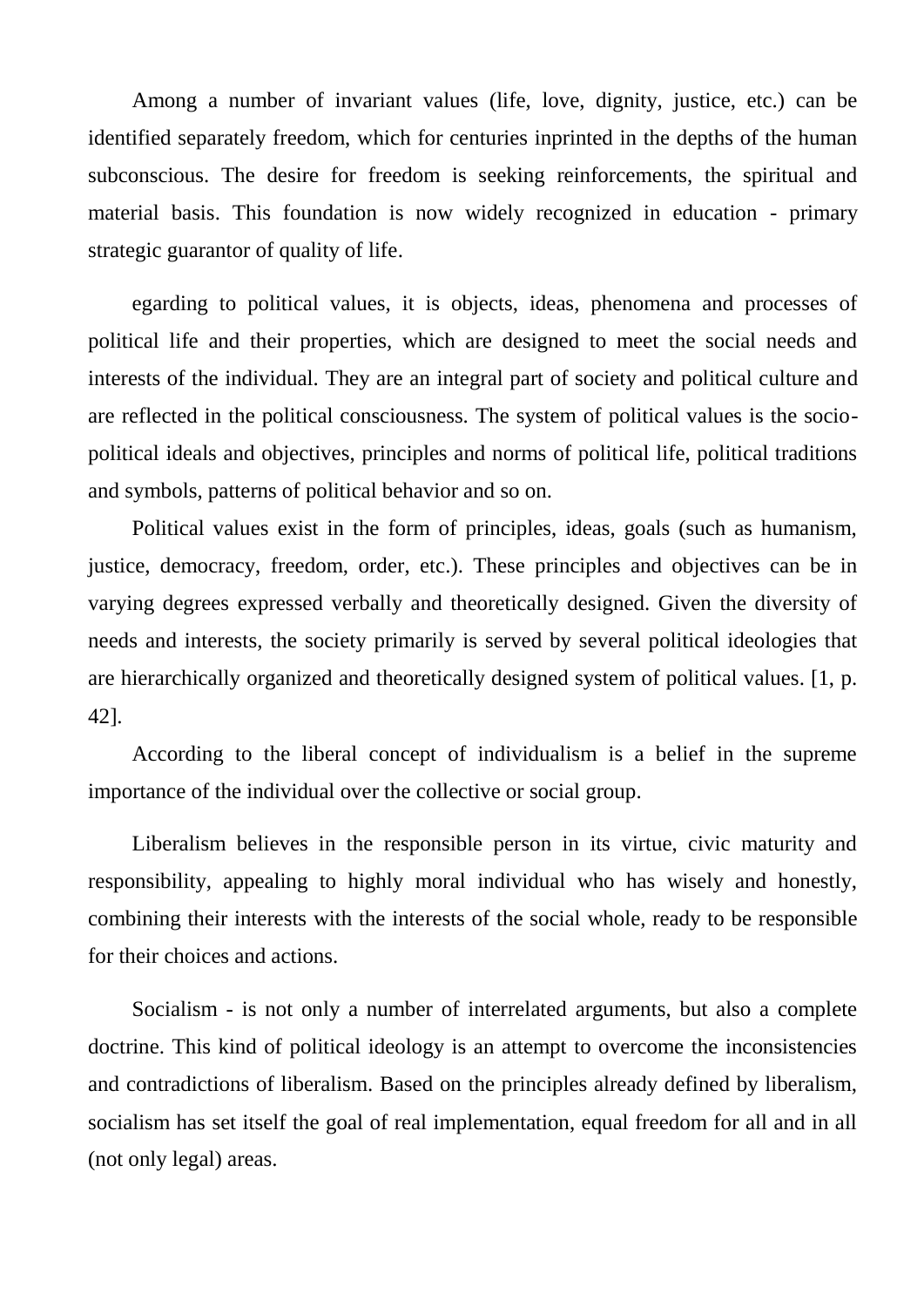The contrast between socialism and capitalism logically and historically has been secondary to its opposition of individualism as an essential sign of liberalism. If liberalism is founded on the principles of spontaneous self-regulation of public relations, in the socialism they consider it as necessary correction in the interests of society as a whole. The leading ideas of socialist thought (although they are not common to all socialists) are the following: community and teamwork; cooperation; brotherhood; equality and justice; social class and its government; joint ownership and labor.

Unlike liberalism, reliance on social security is inherent for socialism, to achieve greater equality in the distribution as a means of ensuring freedom for all members of society. Freedom in socialist ideology is understood primarily as positive freedom - "freedom for", while liberalism tends to negative freedom - "freedom from".

Ideas of conservative rose a reactionary wave against the march of changes in political, economic and social life, which in many cases symbolizing the French Revolution. This ideology focuses on the preservation and use of the positive achievements of the past. In general, the basic idea of conservatism is the protection of traditions. Tradition refers to the values, practices and institutions that have always existed and especially passed from generation to generation. Other values of this ideology: human imperfection (skepticism), organic society (organicism), the hierarchy of public institutions and authorities, property.

At the semantic diversity of the term "nation" distinguished the two basic meanings: the first - the nation as a collection of citizens of a state; secondly - the highest form of ethnicity. In the first case we are talking about territorial nation of political nation-state, the second - on an ethnic nation. Accordingly, nationalism can also be either statehood or ethnicity. Ethnic nationalism focuses on providing conditions for a particular ethnic group, the preservation and revival of ethnicity as a particular culture - language, folklore, spiritual heritage, religion and so on. Statist nationalism basically focused on the interests of the population, but it is abstracted from signs of ethnicity because the population can be represented by people from different ethnic groups.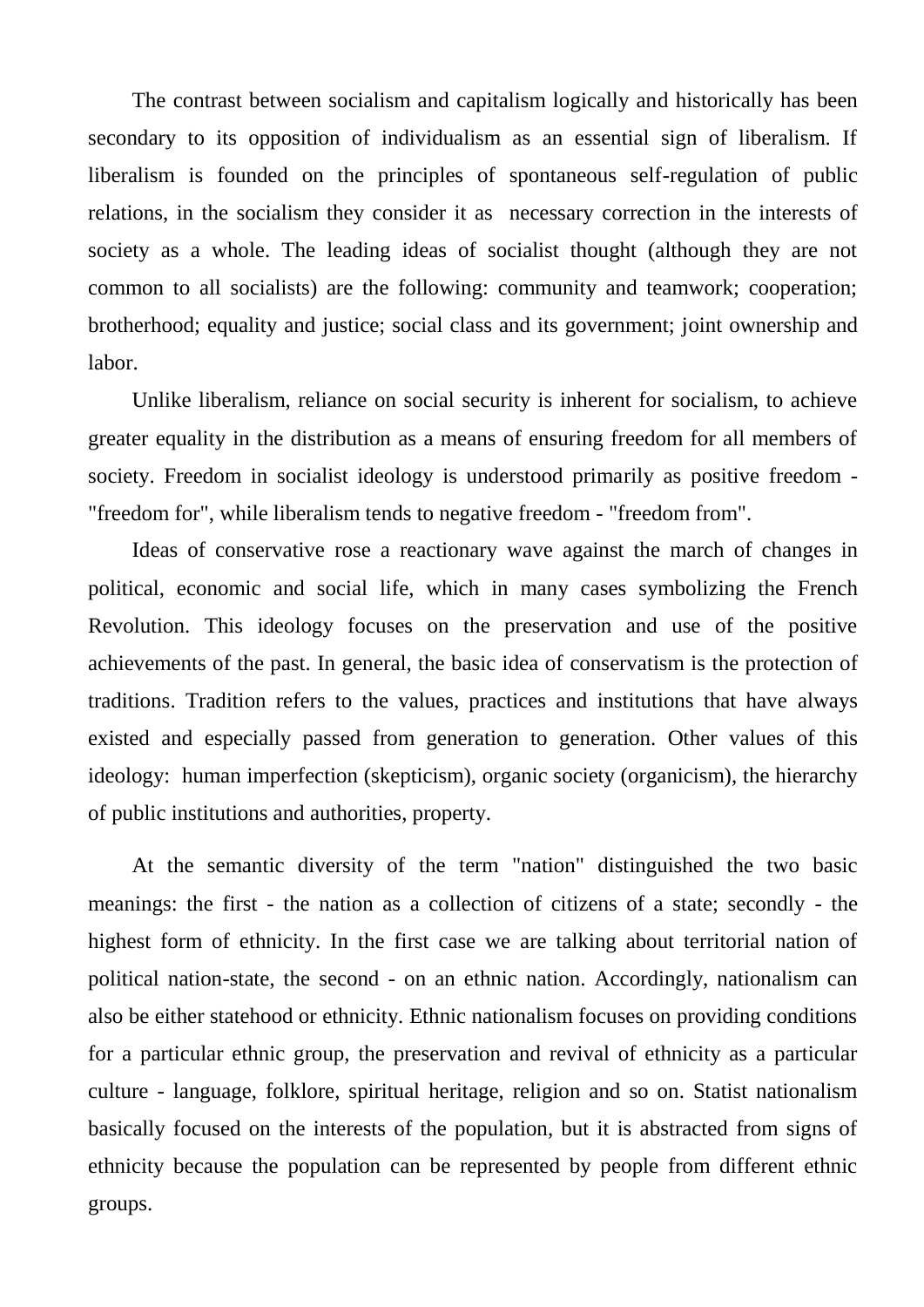Fascism is treated as ideology expressing the common features in the ideology of Italian Fascism, National Socialism in Germany and Franco falanhizm in Spain. This is the extreme degree of nationalism (chauvinism) or racism. There is another approach to the interpretation of the content of this political ideology by which fascism is an ideology that emphasizes the priority of the social whole over the individual, justifying repressive means for maintaining social order.

Anarchism is an ideology that proclaims as its goal the liberation of the individual from all kinds of political, economic and spiritual power, a society in which there is no rule of man over man.

Ideology and social ecologism movement as one of the areas of non-classical ideological and political currents formed in the 70s as a reaction to environmental pollution, depletion of natural resources threatened the very existence of mankind. The main content of the ideology of ecologism is the search for effective solution of environmental problems.

Feminism aims to eradicate the domination of men over women in public life. The feminist orientation studies analyze ideological foundations of the domination of men, given illegal evidence and theses erroneous of the benefits of men over women. The extreme feminism is characterized by bring the benefits of women over men in physiological, intellectual and ethical aspects.

The main value is the ideology of communitarianism is brotherhood. Supporters of communitarianism criticize modern society, because power structures and social institutions impose a lifestyle that does not meet human needs in particular and society in general, with individuals losing their identity and sovereignty.

Integral feature of modern liberalism is the convergence of socialism and the socalled convergence of ideological and political currents. As acknowledged by most liberals, the twentieth century was the era of social democracy, when almost all the parties that were in power, were forced to adopt policies which in varying degrees, based on socialist values. [2, p. 308-309].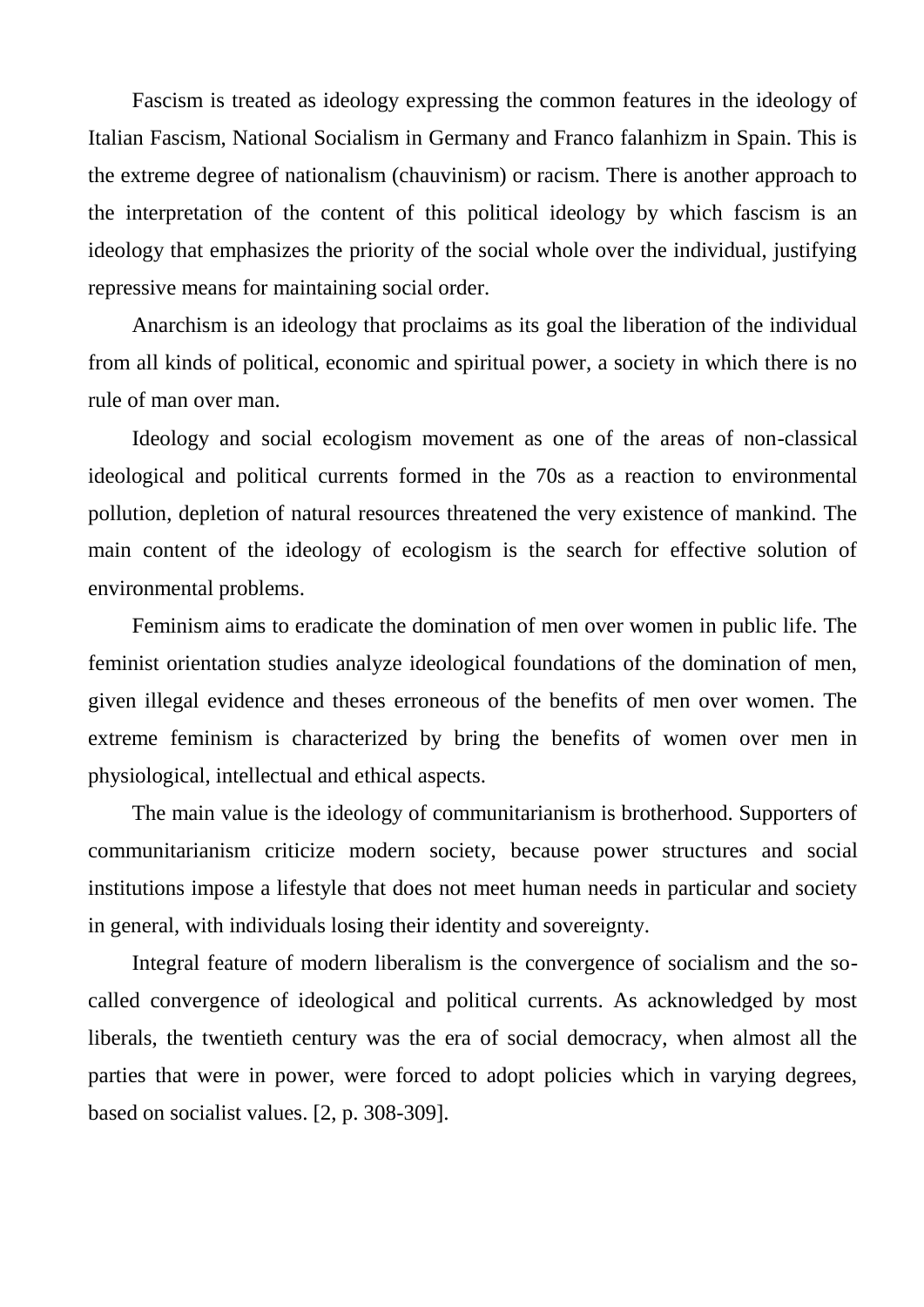The values of social protection and justice, which include a significant redistribution of wealth in favor of disadvantaged members of society entered the ideology and practice of liberalism.

If we talk about general trends in institutional process and structuring ideological and political trends at this stage, they have similar political values. This sustainable development that provides care for the environment, economic progress, social justice, human rights, to guarantee of personal security, cultural identity and social integration for each and democracy as a successful, transparent governance and participation. However, the form and the hierarchy in this context is no less crucial. Thus, the methods and principles of synthesizing ideological and theoretical priorities show signs of most decisive factor of social development.

## References:

1. Batyshchev, G.S. (1994) "Istina i tsennosti" ["Truth and values"], in *Poznaniya v sotsialnom kontekste [Познания в социальном контексте]*, Moscow, pp.7–43.

2. Vasylenko, I.A. (2003) Politichaskaya globalistika: ucheb.posobiye [The political global studies: Textbook], Logos, Moscow

3. Globalni transformatsii. Polityka, ekonomika, kultura [The global transformation. Politics, economics, culture] (2003), Feniks, Kyiv.

4. Dnistrianskyy, M.S. (2003) Geopolitychni doktryny i pidkhody: krytychnyy analiz metodologii [Geopolitical doctrines and approaches: critical analysis of methodology], LNU, Lviv.

5. Ktymskiy, S.B. (1996) "Tsennostno-smyslovoy universum kak predmetnoye pole filosofii" ["Value-semantic universe as the subject field of philosophy"], in *Filosofskaya i sotsiologicheskaya mycl' [Philosophical and Sociological Thought]*, №3- 4, pp. 3–15.

6. Leontiev, D.A. (1996) "Tsennost' kak mezzhdistsiplinarnoye poniatiye: opyt mnogomernoy rekonstruktsii" ["Value as an interdisciplinary concept: the experience of